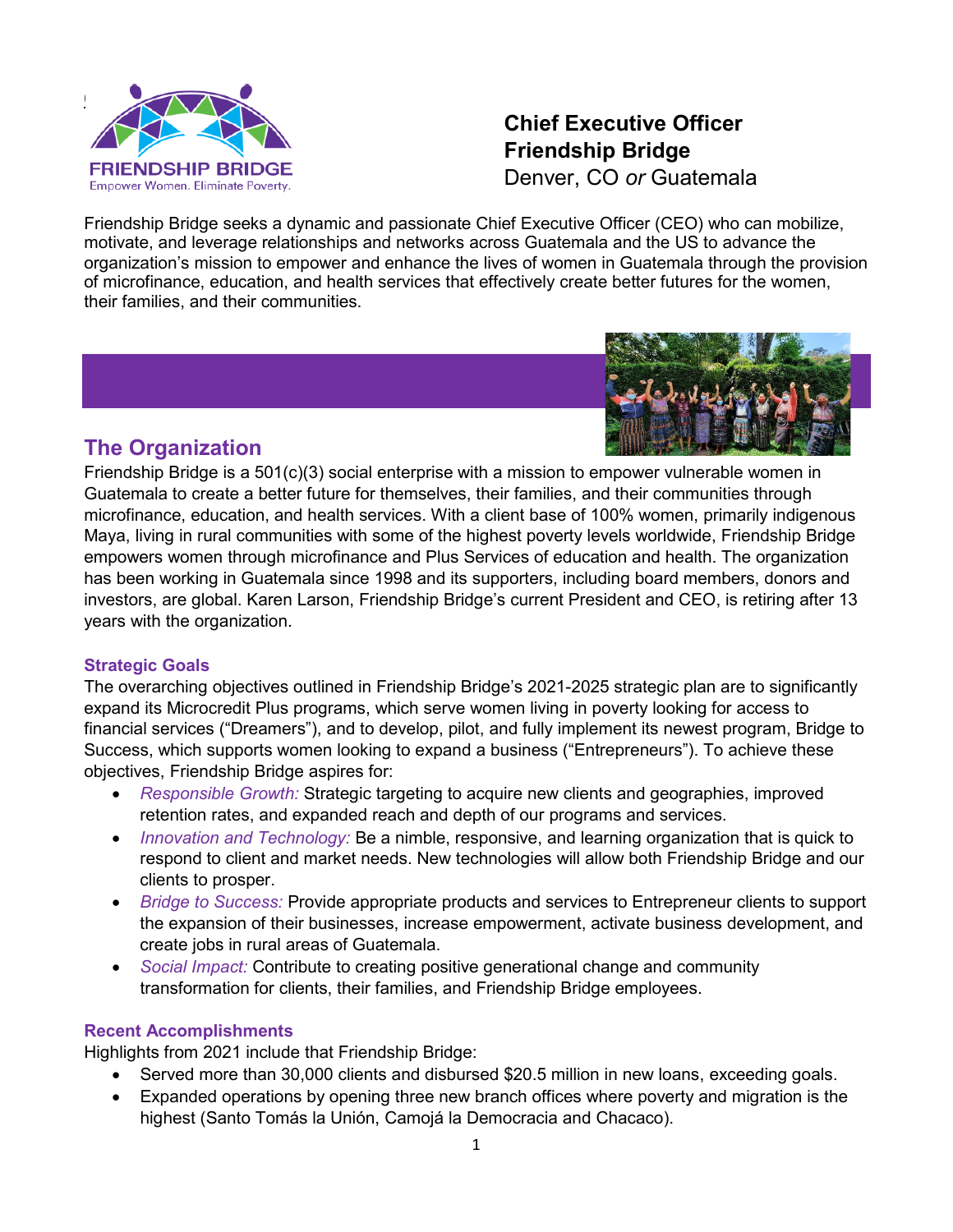- Became a certified "Great Place to Work" in Central America and the Caribbean for 2021-2022, the  $3<sup>rd</sup>$  vear in a row.
- Launched a special COVID-19 campaign to promote the importance of getting the vaccine, resulting in 8,251 clients receiving the vaccine.
- Reached \$100K in sales at Handmade by Friendship Bridge with nearly 4,700 products sold. All products were sourced from our clients who produced 106 employees through this program.

#### **Operations**

Friendship Bridge employs over 200 people in Guatemala where the Chief Operations Officer and the Director of People Services are based. Its US headquarters in Denver, CO is the base for an 11-person team that includes the Chief Financial Officer, Chief Strategy Officer, and Chief Development Officer. Friendship Bridge is governed by an international Board of Directors located throughout the US, Guatemala and Mexico. The organization's budget is \$6.8M, which includes \$5M in revenue from the loan portfolio and \$1.8M in donations, grants, interest from investments, and other sources. The microfinance portfolio is currently \$9M and the annual fundraising targets are \$1.3M, supporting over 30,000 clients annually. For more information, please visit<https://www.friendshipbridge.org/>

## **The Position**



As the leader of the organization the CEO communicates a clear vision for Friendship Bridge, achieved through the efforts of a diverse team of high-performing leaders, staff, and volunteers. The CEO stewards the mission and brand while growing and protecting the strong reputation of the organization and ensuring financial sustainability. The CEO will have six direct reports including the Chief Strategy Officer, Chief Operations Officer, Chief Financial Officer, Chief Development Officer, Director of People Services, and Office Manager.

Key areas of priority for the new executive will include:

- Lead and advance the organization's 2021-2025 strategic plan in close collaboration with the senior management team, including an expansion to new branches in Northern Guatemala, to further develop and support the success of the organization's operational, programmatic, and fiscal performance.
- Exceptional people skills, mentor and generatively collaborate with staff members at all levels to foster professional development, advancing a strong succession plan to support organizational growth and natural attrition.
- Experienced in managing competition, uses innovative technology and marketing strategies.
- Possess exceptional bi-lingual communication (English and Spanish) and cultural connection skills to establish a strong and thoughtful presence throughout the organization, both in the US and in Guatemala, engendering a high degree of trust and respect in relationships with the Board of Directors and its committees, the organization's key external stakeholders, and senior staff members.
- Serve as a strategic partner to the board and its committees throughout, generating recommendations on the impact of long-range growth initiatives and new strategies.
- Cultivate donor and grantor relationships, comfortable seeking major financial gifts.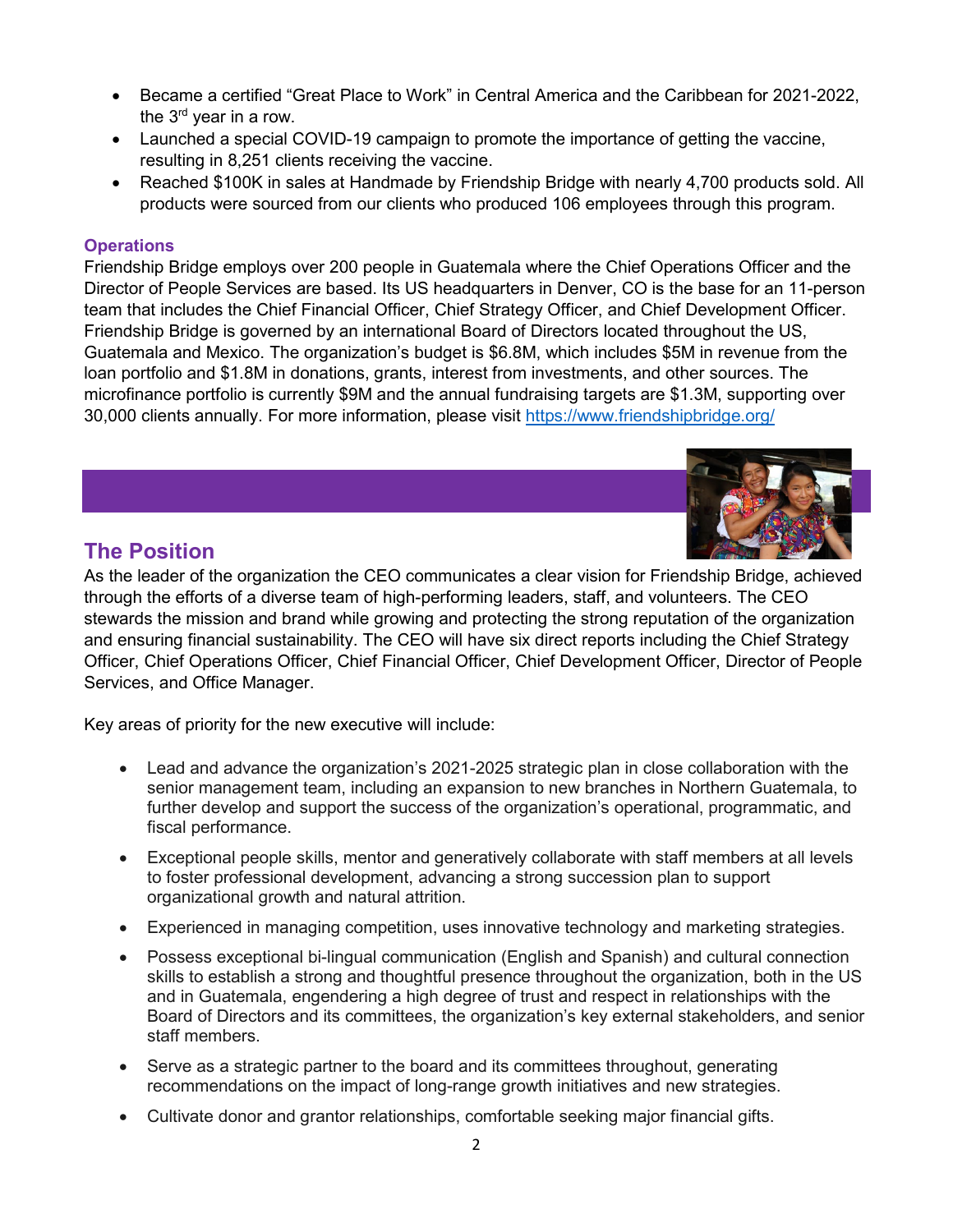- Manage and expand banking, investor, and key stakeholder relationships, and work closely with CFO and Treasury Manager to foster and develop strategic financial partnerships.
- Provide input and guidance with regard to the risk management functions throughout the organization, and provide leadership to the internal audit function.
- Ensure the accurate and timely analysis of budgets, reports and financial and operational trends in accessible communications to the Board.

### **Key Responsibilities**

#### *Strategy and Visionary Leadership*

- Set the organization's culture with the Board and senior leadership team, implement and drive the strategy and vision of its current strategic plan which advances Friendship Bridge's mission.
- Maintain and expand Friendship Bridge's MFI reputation to give women of Guatemala financial inclusion and empowerment, with a commitment to social performance management and service delivery.
- Study and make recommendations on the impact of long-range growth initiatives and introduce new strategies.
- Create a work environment that encourages feedback, creative thinking and innovation, works with teams to develop solutions that address meaningful issues for clients.

### *Financial Oversight*

- Plan, develop, and oversee the implementation of the organization's operational and fiscal activities and performance.
- Manage and expand, as necessary, banking and investor relationships, to foster and grow strategic financial partnerships.
- Provide input and guidance to the risk management functions throughout the organization, and provide day-to-day leadership to the internal audit function.
- Drive alignment with the finance leadership team and Development team to provide a solid cash flow projection and reporting system, ensuring operational and investment cash needs are optimized and funding opportunities are in place to meet long term strategies.
- Consistently evaluate company's financial, operational, and fundraising structures/processes to plan for continual improvements and the ongoing advancement of operating efficiencies.

#### *Administrative Management*

- Communicate effectively with stakeholders and staff throughout the organization, leading the strategic vision and development of solutions to business and social challenges relevant to the organization's mission.
- Provide expert advice on contracts, negotiations, or other business deals with which the organization may consider and engage.
- Oversee and guide direct reports and implement related professional development and internal development policies to foster growth and encourage advancement, building on the exceptional strengths of the senior team already in place.
- Ensure the Board is provided with timely reports and information in support of their fiduciary and governance responsibilities.

### **Leadership Traits, Skills, and Attributes**

Along with a dedication to the shared and measurable goals for the common success of the organization, successful candidates will possess the majority of the following: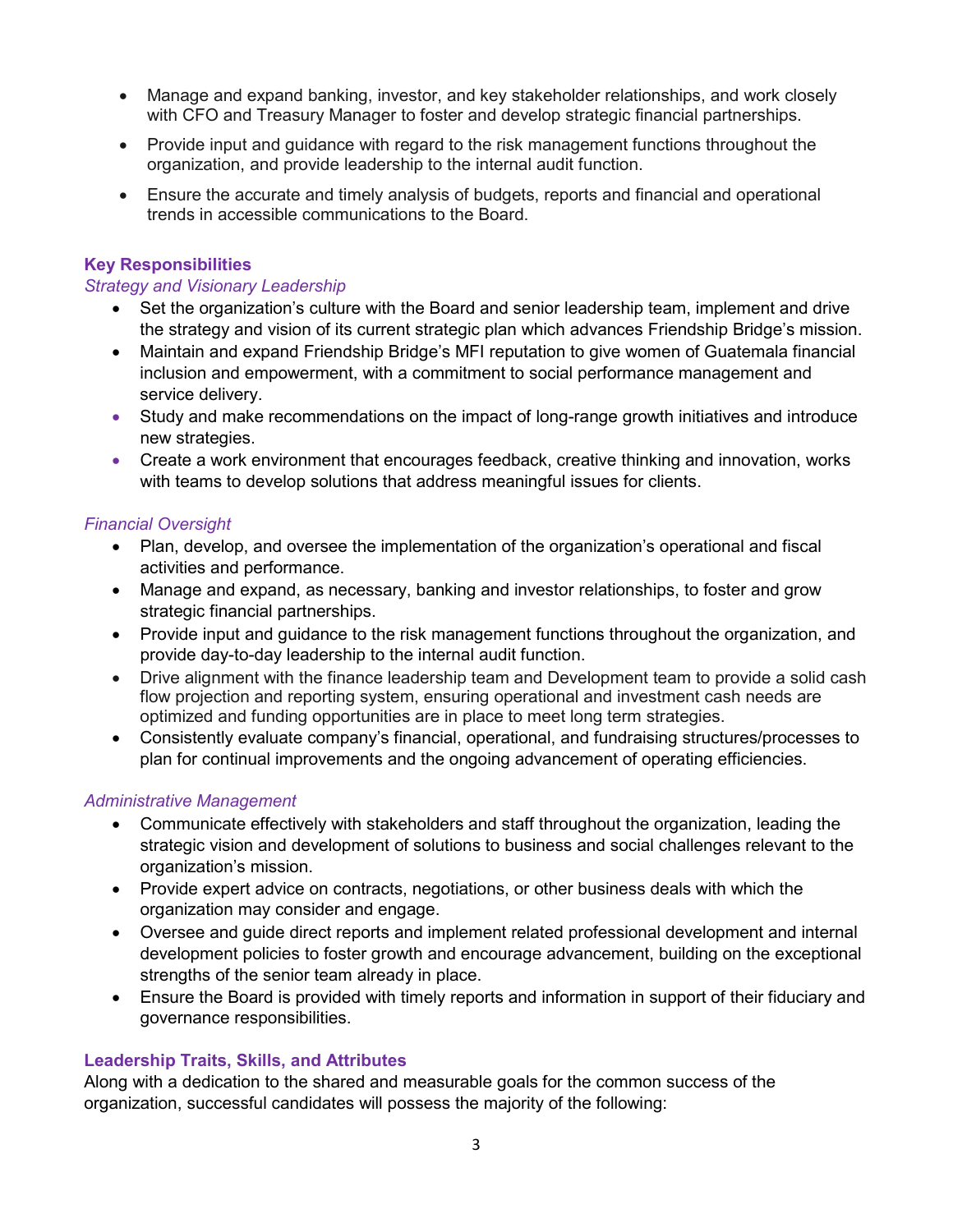- Strong commitment to and association with Friendship Bridge's mission, including a passion for empowering women, particularly those that are disenfranchised, in developing countries.
- Extensive (7-10 years) broad-based senior leadership experience implementing a strategic plan in an organization of comparable size and mission. Experience in human resources, as well as financial and risk management a plus.
- Excellent verbal and written fluency in Spanish and English, and an exceptional overall communicator and public speaker.
- Banking, microfinance, or significant financial sector leadership experience, including social entrepreneurship and social performance management in developing countries.
- Ability to travel to or live in Guatemala, spending significant time in country. Prior experience in Guatemala and/or Central America desirable.
- Solid fundraising experience and a track record in building revenue and increasing philanthropic support. Participates within philanthropic networks.
- Expertise on issues relevant to Friendship Bridge's mission and constituents, including an understanding and appreciation of the culture in Guatemala.
- Ability to develop and motivate executive teams through effective delegation and multicultural awareness.
- Experience in developing partnerships and building high performing teams, and monitoring and tracking performance metrics across multiple departments and in relationship to employee performance goals.
- An overall comfort and familiarity with digital technology platforms.
- A demonstrated track record of promoting diversity and an ability to build collaboration with the wider community including staff, board, and supporters.
- Experience in or across multiple sectors preferred including corporate, nonprofit, and public environments.
- Outstanding problem solving and conflict resolution skills along with a high-energy approach and sense of humor.
- A transparent and empathetic leadership approach to represent and embody the mission of Friendship Bridge.
- BA required. MBA or equivalent experience in the business, social sector, and/or humanitarian field preferred.

Based on current job market value and position considerations, including a significant amount of travel to and from Central America and to the US Headquarters in Colorado as necessary, compensation is in the range of \$155-175K, commensurate with experience.



## **Application Process**

To apply, upload resume and cover letter by **[clicking here](https://curawebservices.mindscope.com/RAFFA04463_CURA/Aspx/form.aspx?lang=en&Job_ID=509&source=Marcum)**. For other inquiries, contact Suzanne Tan at [Suzanne.Tan@marcumllp.com.](mailto:Suzanne.Tan@marcumllp.com) No other application materials will be reviewed at this time. Resume reviews begin immediately.

*Friendship Bridge provides equal employment opportunities without regard to race, color, ethnicity, religion, sex, pregnancy or recent childbirth or related medical condition, gender identity and*